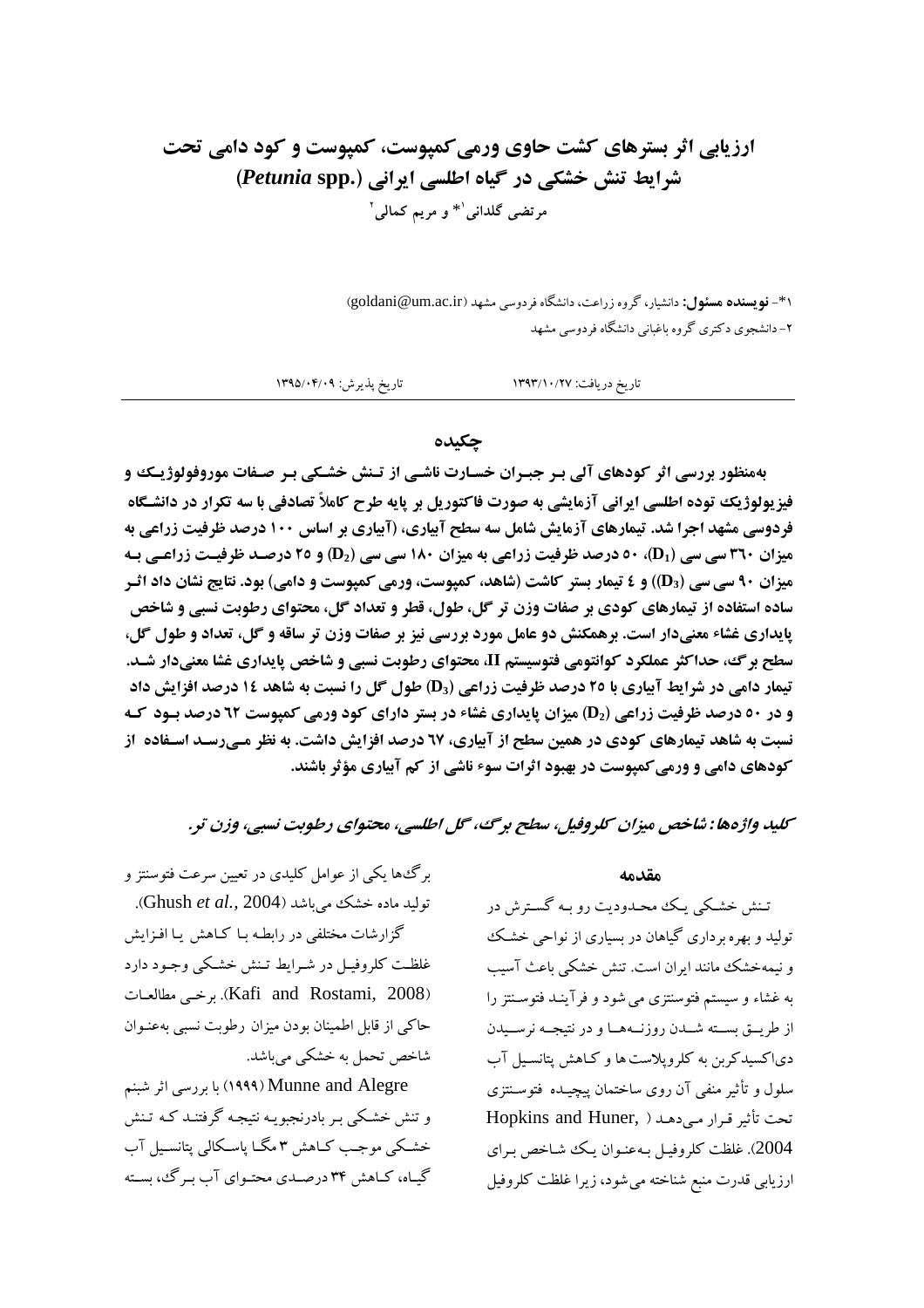شـدن روزنـههـا و در نتيجـه سـبب يـايين آمـدن جـذب دیاکسیدکربن، کاهش میزان فتوسنتز و عملکرد گردید. بنـابراین کـاهش میـزان رطوبـت نسـبی در اثـر تـنش رطوبتی تأثیر منفی در فتوسنتز دارد. تحت شرایط تـنش رطوبتی یکی از اولین بخشهای گیاه که آسیب مـی.پینـد غشای پلاسـمایی اسـت (Liang et al., 2003). زیـرا در شرایط تنش خشکی، تولید و تجمع گونـههـای فعـال اکسیژن، نظیـر رادیکـال.هـای سویراکسـید، هیــدروژن پراکسید و رادیکال هـای هیدروکسـیل افـزایش مـی یابـد (Foyer et al., 1994). این تر کیبات به بسیاری از تر کيبسات سسلولي نظيسر چربسي هسا، پسروتئين هسا، کربوهیدراتها و اسیدهای نوکلوئیک صدمه میزننـد و با تغییر ساختمان غشاء، در اثر پراکسیداسیون چرببی هـا و پروتئین ها تراوایی غشای سلولی را افزایش می دهنـد کـه منجر به نشت الکترولیت های موجود در داخل سلول بـه سمت بیرون می شود و در نتیجـه رشـد گیـاه تحـت تـأثیر قرار میگیرد (Blum et al., 1982).

با توجه به این که میزان مواد آلمی خـاک هـای کشـور کمتر از یک درصد است کـه ایـن امـر معلـول مصـرف بپرویه کودهای شیمیایی به خصوص کودهای نیتروژنه و عدم استفاده از کودهای آلمی در چنـد سـال اخیـر اسـت. یک راهحل برای افزایش مقدار مواد آلمی خاک، استفاده از کودهـای آلـی از قبيـل کـود حيـوانی، کـود سـبز و ورمي كمپوست مي باشد. اگرچه با مصرف كودهاي شیمیایی میزان زیادی از عناصر غدایی بـه خـاک افـزوده می شوند، اما گیاهان قادر به جذب تمام این مواد نبـوده و تجمع ايـن مـواد در خـاك طـي چنـدين سـال سـبب مشکلاتی نظیر آلودگیهای زیستمحیطی، انباشت نمک،ها و تغییر pH خاک و در نتیجه کـاهش بـاروری، ایجاد کمیلکس های نامطلوب، کاهش میزان کربن آلبی، كـاهش تنـوعزيسـتي و فرسـايش ژنتيكـي شـده اسـت .(Hassan zade, 2007)

بررسی ها نشان دادنـد کـه اسـتفاده از منـابعزیسـتی (ارگانیک مانند کود دامی، ورمی کمپوست و کمپوست مي تواند به حاصلخيزي خاك و افزايش توليـد محصـول

منجر شـود. یکـي از راهکارهـاي مهـم بـراي رسـيدن بـه حداکثر محصول در حـداقل زمـان و توليـد گـل هـاي بـا کیفیت قابل قبول، استفاده از مواد آلمی و معدنی بهعنـوان بستر کاشت گیاهان زینتی میباشد. همچنین مقـدار رشـد چمـن، قرنفـل و گـل ميمـون بـا كـاربرد لجـن فاضـلاب افزایش یافته است. کودهای دامی علاوه بر اثـرات مثبـت بیولوژیک و اصلاح خصوصیات فیزیکسی و شیمیایی خاک به علت این که به آهستگی آزاد شـده و در اختیـار گیاه قرار می گیرند آلودگی کمتری را در محیطزیست ایجـاد مـی کننــد. در تحقیقــی مشـخص شــد کــه اثــر ورمی کمپوست در کشت رازیانـه باعـث افـزایش جـذب عناصر غـذایی و فتوسـنتز در ایـن گیـاه مـیشـود. نتـایج آزمایشات بر روی گیـاه زینتـی ماگنولیـا<sup>'</sup> نشـان داده کـه کاربرد ۱۰ درصدی ورمی کمپوست بهطور معنی داری وزن خشک گیاه را افزایش می دهد ( Bachman and .(Davis, 2000)

گياه اطلسي (Petunia spp.) يك ساله، گلـدار و زینتی متعلق به خانواده Solanaceae میباشد. این گیاه بومی آمریکای جنوبی (مکزیک و آرژانتین) است کـه دارای ارقام گلدانی و مناسب برای کاشت در فضای سبز است. نـوع بـومي آن در ايـران كـه بـه اطلسـي ايرانـي (Petunia hybrida) معروف است، از عطر دلپذیری برخوردار میباشد. این گیاه مناسب کشت در فصول گرم سال است و بهطور وسیع در سطح فضای سبز کشت می شود (Khalighi, 1997). با توجه به کاربرد فراوان گل اطلسی در فضای سبز و هم چنین ضرورت مـدیریت مصرف آب در بخش کشاورزی بهویـژه در فضـای سـبز شهری، آزمایش فوق با هدف بررسی تأثیر کودهای آلمی بیولوژیک ورمی کمپوست، دامبی و کمپوست بـر میـزان .<br>نگهداری آب و هـم چنـین کنتـرل رشـد در شـرایط کـم آبياري طراحي و اجرا شد.

مواد و روشها این پـژوهش در پـاییز و زمسـتان ۱۳۹۲ در دانشـکده

<sup>1-</sup> Magnolia- virginiana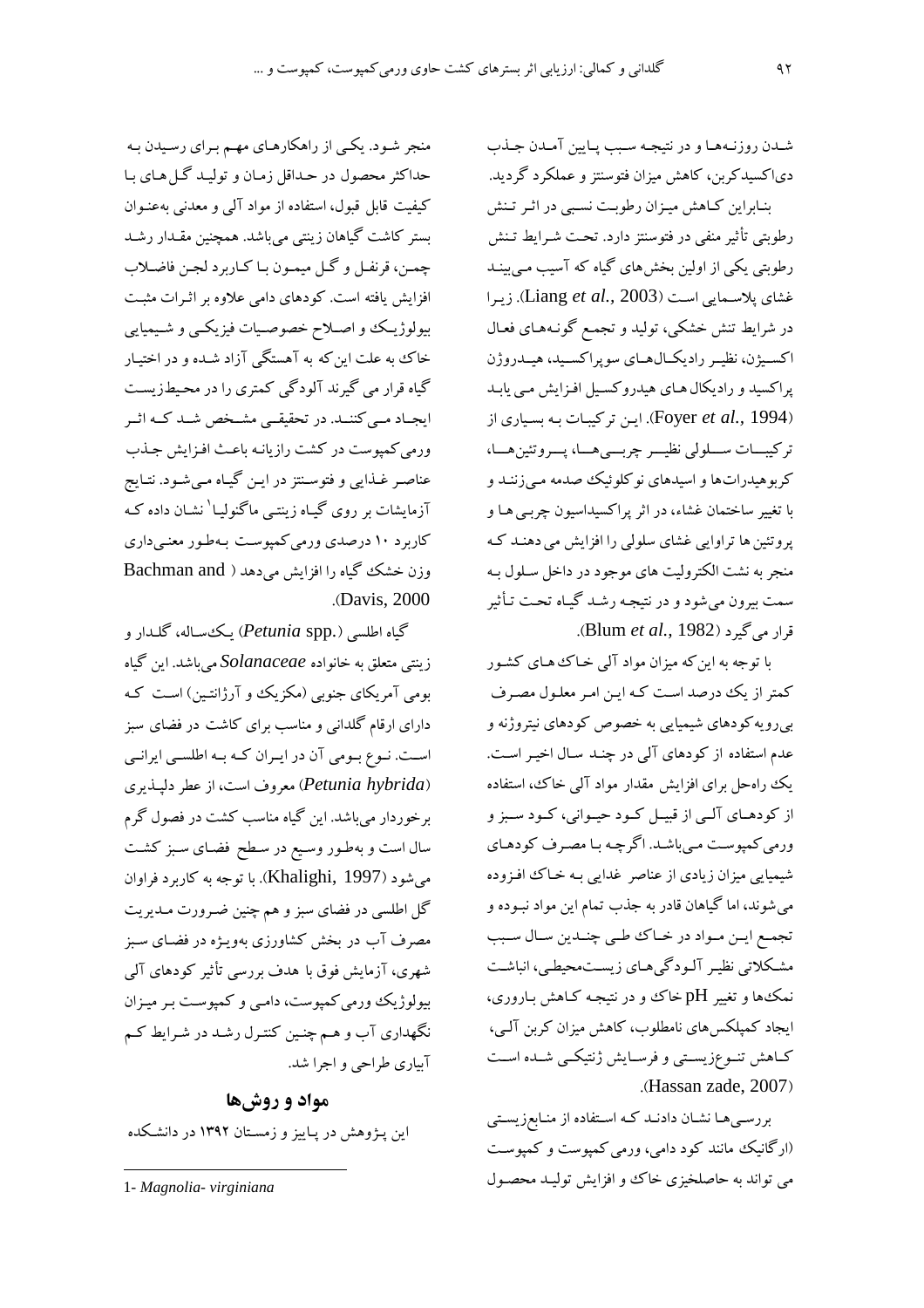جوان كاملاً توسعه يافته بين ساعات ٩–١٢ روز با اسـتفاده از دســتگاه فلــورومتر OPI(مــدل OSI-FL) بــا ســه نمونه گیری در تکرار انـدازهگیـری شـد. میـزان پایـداری غشاء از روش اندازهگیری میزان نشت الکتریکـی بـرگ ارزیابی شد. برای این منظور، نمونههای بـرگ درون آب مقطر با حجم ۲۰ میلی لیتر منتقل و به مدت ۲۴ساعت در دمـاي اتـاق نگهـداري شـدند. سـپس ميـزان هـدايت الکتریکی آب مقطر همـراه نمونـه بـه عنـوان نشـت اولیـه اندازه گیری شد. نشت ثانویـه نیـز از طریـق انــدازهگیـری ميزان هدايت الكتريكي نمونـههـا يـس از حـرارت دادن آنها به مدت یک ساعت در ۱۰۰ درجه سلسیوس تعیین گرديـد. شـاخص پايـداري غشـاء از طريـق رابطـه زيـر محاسبه شد:

نشت ثانویه $(1 - ( \sum_{i=1}^{i,j=1} p_i) \times p_i) = 1$ شاخص پایداری غشاء محتـوای رطوبـت نسـبي ٰ پـرگ نبـز بعـد از مشـاهده علايم تنش مطابق با رابطه زير محاسبه شد:

آنالیز آماری دادههای این تحقیق با استفاده از نرمافزار MSTAT-C صورت گرفت و برای رسم نمو دار هسا از برنامسه EXCEL اسستفاده شسد. مقایسسه میانگینها با استفاده از آزمون LSD در سطح احتمـال ۵٪ انجام شد.

## نتايج و بحث وزن تر برگ، ساقه وگل

طبق نتايج حاصل از تجزيه واريانس جدول (١) اثرات ساده تیمار خشکی و تیمارهای کودی بـر وزن تـر برگ، وزن تر ساقه و وزن تـر گــل در سـطح احتمـال ۱ درصـد معنـیدار بـود. بـرهمکنش تیمارهـای خشـکی و کودی نیز بر وزن تر ساقه ( p<0.01) و وزن تر گل معنی داری شد. (p<0.05

کشاورزی دانشگاه فردوسی مشهد بهصورت فاکتوریل بر پایه طرح کاملاً تصادفی با سه تکرار در شرایط گلخانهای اجرا شد. دمای محیط حـدود ۳۰ درجـه سـانت گـراد در طول روز و ۱۸ درجه سانتیگراد در شب با رطوبت نسبی حدود ۷۵ درصد تنظیم شد. بـه منظـور بررسـی اثـر تـنش خشکي بر رشد و گلدهي اطلسي ظرفيت زراعـي خـاک اولیه (شاهد) محاسبه و بـر اسـاس آن تیمـار سـطوح کـم آبیاری اعمال شد: ۱۰۰ درصد ظرفیت زراعبی (۳۶۰ سی سی آب به ازای هر گلدان)  $\mathrm{D}_1$  ۵۰ درصـد ظرفیـت زراعی (۱۸۰ سیسی آب بـه ازای هـر گلـدان)  $\mathrm{D}_2$  و ۲۵ درصـد ظرفیـت زراعـی( ۹۰ سـی سـی آب بـه ازای هـر گلدان)  $\mathrm{D}_3$  جهت محاسبه ظرفیت زراعی پنج گلـدان بـا وزن و اندازه یکسان انتخاب و درون تمام آنها به میـزان مساوی از خاک تهیه شـده بـرای آزمـایش پـر شـد و بـه اندازه کافی با آب اشباع گردید. گلدان ها در زیر نـایلون قرار گرفتند تا آب فقط از نیروی ثقل خارج گشته و هـر هشت ساعت یکءبار وزن آنها یادداشت گردید. بعـد از ثابت شدن منحنی آب با توزین گلـدانهـا میـزان آب در ظرفیت زراعی مشخص و با وزن شدن روزانه گلدان ها بر اساس كمبود آب نسبت بـه سـطح مربوطـه ميـزان آب آبیاری تعیین شـد (Masoomi *et al., 2006). بر*ای فاکتور دوم از سـه تیمـار کمپوسـت، ورمـى کمپوسـت و دامی به میزان ۶۰ گرم به ازای هر یک کیلـوگرم خـاک گلدان استفاده شد. در ضمن ترکیبی از خـاک مزرعـه، ماسه و خاک و گ په نسبت ۱:۲:۲ په عنوان خاک اصلي و پایه بستر کشت در نظر گرفته شد. گلدان هـای در نظـر گرفته شده برای این آزمایش گلـدان۱عای ۴کیلـویی بـا قطر دهانه ۲۰ سانتیمتر بود.۷۰ روز پس از کشت و پــس از طی فاز گلدهی، وزن تر ساقه، وزن تر بـرگ، وزن تـر تک گل و تعداد گل اندازهگیری شـد. میـانگین طـول و قطر گل در هر تیمار با استفاده از کولیس دیجیتال، سطح بـرگ بـا دسـتگاه سـطح بـرگ سـنج و شـاخص ميـزان کلروفیل توسط دستگاه (Spad-502) اندازهگیری شد. مقدار حـداكثر عملكـرد كوانتـومي فتوسيسـتم II (نسبت .<br>فلورسانس متغیر بـه فلورســانس حداکثر ) در بـرگ هـای

<sup>1-</sup> Relative- Water- Content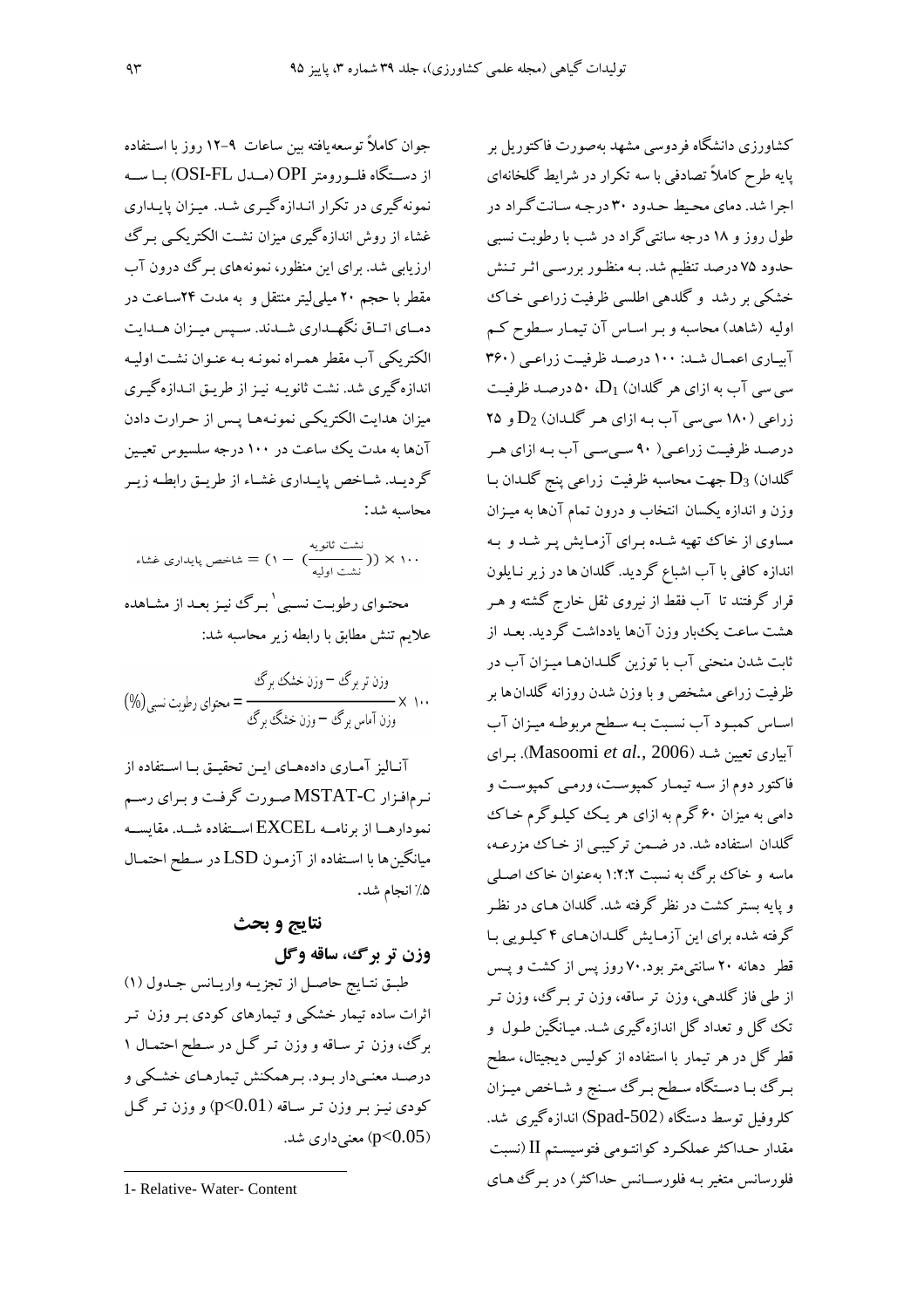|                                                                                      |                                 |                                  |                           |                          |                           |                                  |                                         |                                                                          | Table 1. Average square of analysis variance of some traits in Petunia |                                         |                          |                                                                      |
|--------------------------------------------------------------------------------------|---------------------------------|----------------------------------|---------------------------|--------------------------|---------------------------|----------------------------------|-----------------------------------------|--------------------------------------------------------------------------|------------------------------------------------------------------------|-----------------------------------------|--------------------------|----------------------------------------------------------------------|
| Shoot fresh weight<br>وزن تر ساقه                                                    | وزن تر برگ<br>Leaf fresh weight | Flower fresh weight<br>وزن تر گل | Flower number<br>تعداد گل | ملول کل<br>Flower length | فطر کل<br>Flower diameter | سطح برگ<br>Leaf area             | شاخص میزان کلروفیل<br>Chlorophyll Index | ید<br>جہا<br>جہا<br>Maximum quantum yield<br>عملکرد کوانتومی فتوسیستم II | Relative water content<br>محتواي رطوبت نسيى                            | Electrolyte leakage<br>شاخص پایداری غشا | درجه آزادی<br>$\ddot{a}$ | منابع تغيير<br>S.O.V                                                 |
| 272.86**                                                                             | $215.34***$                     | $0.048***$                       | 41.851** 0.782**          |                          | $3.94*$                   | 126686**                         | 76.60 <sup>ns</sup>                     |                                                                          | $0.0053^{**}$ 260.405 <sup>**</sup>                                    | 697.56**                                | 3                        | تیمار کودی<br>Fertilizer treatment                                   |
|                                                                                      | 2611.13** 1561.42** 0.155**     |                                  |                           | $666.083$ ** $1.11$ **   |                           | 44.41** 874581**                 |                                         |                                                                          | 843.81** 0.0008 <sup>ns</sup> 2096.49**                                | $36.32***$                              | $\sqrt{2}$               | تنش خشكي<br>Drought stress                                           |
| $91.19***$                                                                           | $46.68^{ns}$                    | $0.011*$                         | 17.93*                    | $0.851***$               | $0.55$ <sup>ns</sup>      | $25355.06^*$ 67.13 <sup>ns</sup> |                                         |                                                                          | $0.0063^{**}$ 163.73**                                                 | 83.37*                                  | 6                        | تنش خشکی × تیمارکودی<br>Fertilizer treatment $\times$ Drought stress |
| 10.26                                                                                | 43.19                           | 0.003                            | 7.652                     | 0.155                    | 1.08                      | 8383.54                          | 91.80                                   | 0.0008                                                                   | 32.832                                                                 | 138.29                                  | 24                       | خطا<br>Error                                                         |
| 13.08                                                                                | 34.25                           | 27.38                            | 23.18                     | 41.52                    | 33.80                     | 20.10                            | 65.97                                   | 40.00                                                                    | 24.62                                                                  | 39.28                                   |                          | ضريب تغييرات<br>C.V                                                  |
| ns، * و ** بهترتیب عدم وجود اختلاف معنیدار، معنیدار در سطح احتمال ۵ و ۱ درصد میباشد. |                                 |                                  |                           |                          |                           |                                  |                                         |                                                                          |                                                                        |                                         |                          |                                                                      |

جدول ۱- میانگین مربعات حاصل از تجزیه واریانس برخی صفات اندازهگیری شده در گل اطلسی

ns, \* and \*\* no significant differences, significant at the 5 and 1 % probadility level, respectively.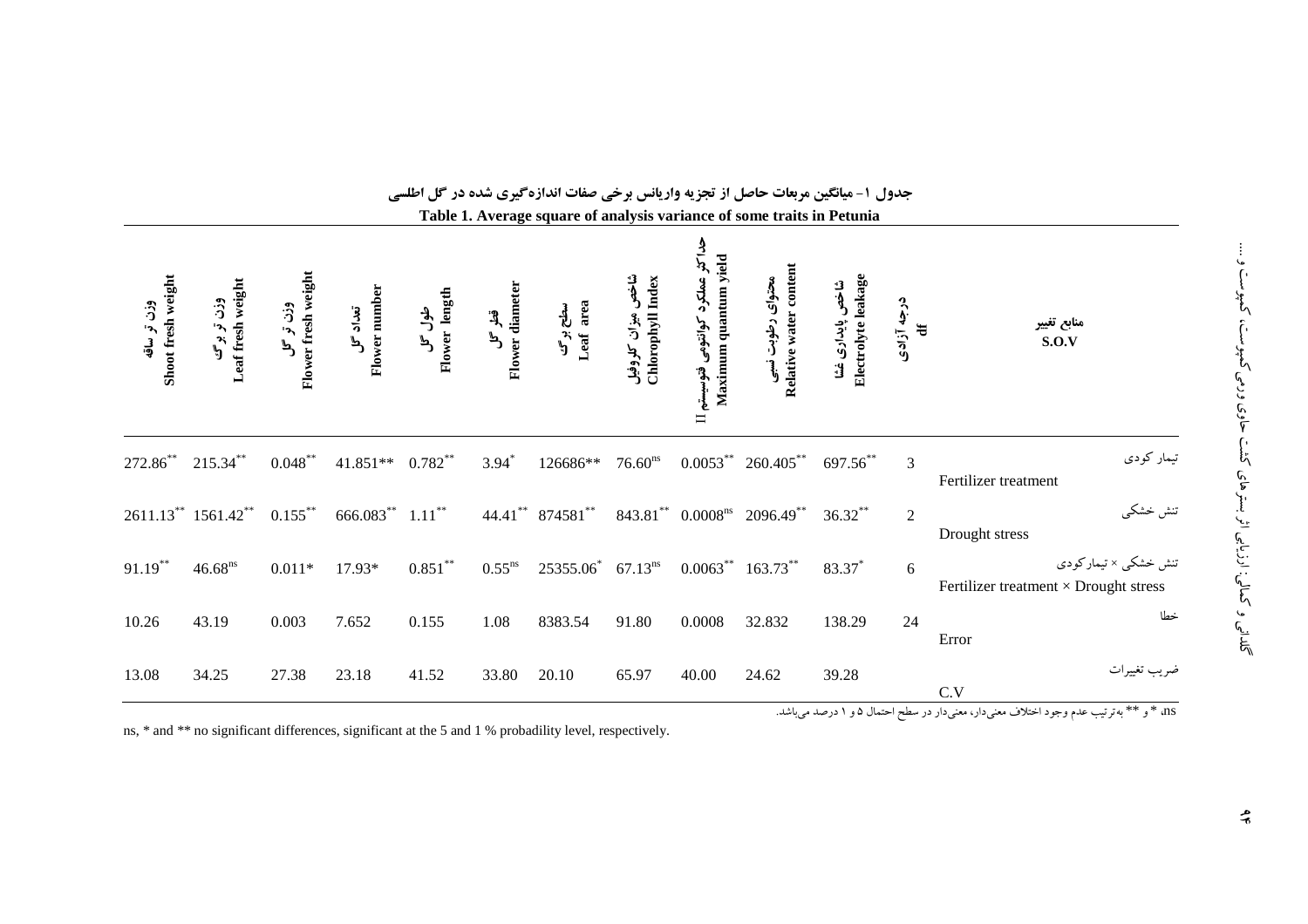نتایج نشان داد که وزن تر تک گل در هر بوته نیز بـا کـاربرد کودهـاي ورمـي کمپوسـت، کمپوسـت و دامـي بهترتیب ۲۶/۱۶، ۹/۶۵ و ۸/۴۰ درصد نسبت به شـاهد در ۱۰۰ درصد ظرفیت زراعی افزایش داشت (جدول ۲). طی تحقیقات مختلف در شرایط کم آبی، جذب مـواد و عناصر غذایی نیز کاهش یافته و رشـد و توسـعه بـرگءهـا محدود می گردد. متعاقب کاهش سطح برگ، جذب نور نیز کاهش یافته و ظرفیت کـل فتوسـنتزی گیـاه کـاهش می یابد و بدیهی است که با محدود شـدن فـرآوردههـای فتوسـنتزی در شـرايط كمبـود آب، رشـد گيـاه و نهايتـاً عملكرد آن دجار نقصان مي شود ( Ashraf and .(Foolad, 2007)

کاهش ظرفیت زراعی بر وزن تر اجزاء گیاه (وزن تر برگ، ساقه و گل) اثر منفی داشت. ایـن در حـالی اسـت کـه اسـتفاده از کودهـای کمیوسـت، ورمـی کمیوسـت و دامی منجر به افـزایش وزن تـر شـد. نتـایج حاصـل از بـر همکنش خشکی و تیمارهای کودی نیز نشان داد بیشترین مقدار وزن تر ساقه در ۱۰۰٪ ظرفیت زراعبی ( $D_1$ ) و با کاربرد تیمار کود دامی بهدست آمد (جدول ۳). در آزمایشـي دیگـر، ورمـي كمپوسـت وزن خشـك، سـطح برگ، تعداد ساقه و تعداد گل را در توتفرنگی نسبت به تيمـار كـود شـيميايي افـزايش داد. احتمـالاً اثـر مطلـوب ورمي کمپوست نسبت به کمپوست به دليـل مقـادير نسـبتاً بیشتر عناصر غذایی کم مصرف و پرمصرف میباشد، بهطوري كه افزايش فراهمي عناصر غذايي موجب بهبود كيفيت خاك و افزايش توليد شده است ( Jat and .(Sharifi et al., 2011 (Ahlawat, 2008).

### تعداد، طول و قطر گل

تجزیه واریانس حاصل از جـدول (۱) نشـان داد اثـر ساده تیمارهای کودی بر تعداد گل و طول گل در سطح احتمال ۱ درصد و بر قطر گل در سطح احتمال ۵ درصد معنیدار شد. اثر ساده سطوح خشکی نیز بر صـفات فـوق اثر معنی داری داشت ( p<0.01). اثرات متقابل تیمارهای خشکی و کودی هم در دو صفت تعداد گل و طول گـل به ترتیب در سطح احتمال ۵ و ۱ درصد معنیدار شد. این

در حالی است که تعداد گل با کـاربرد کودهـاي دامـي، ورمی کمپوست و کمپوست بهترتیب ۶۵، ۴۳ و ۲۴ درصد نسبت به شاهد در سطح  ${\rm D_1}$  تنش افزایش یافت (جـدول .<br>۳). تعداد گل در سطح D3 تنش نیز (۲۵ درصـد ظرفیـت .<br>زراعی) با کاربرد کود ورمـی کمپوسـت در بسـتر کشـت ۲/۸ و با استفاده از کود دامبی ۱/۴ برابر شاهد (بستر کشت فاقد تیمارهای ورمی کمپوست، کمپوست و دامی) در همین سطح از تنش شد. کـاربرد تیمارهـاي کـودي طول گل را نیـز در شـرایط تـنش افـزایش داد. بـه عنـوان مثال تیمار دامی در شرایط آبیاری بـا ۲۵ درصـد ظرفیـت زراعے (D3) طول گےل را نسبت بـه شـاهد ١۴درصـد افزایش داد کاهش زیستتوده تولیدی و عملکرد گل در طی افزایش سطح تنش خشکی براساس نظر Sreevalli و همکاران (۲۰۰۱) میتوانـد مربـوط بـه کـاهش ارتفـاع گياه، کاهش تعداد گل و شاخه جـانبي در بو تـه، کـاهش سطح برگ تولیدی و افزایش اختصاص مـواد فتوسـنتزی بـه ریشـه نسـبت بـه بخـش هـوایی گیـاه باشـد. از طرفـی افزایش عملکرد گل در طی استفاده از کودهای دامی در سطح بالای تنش میتواند مربوط به تـأثیر آن در افـزایش عناصر غذایی خاک وو فراهم آوردن قابلیت جذب آن ها توسط گیاه باشد کـه کـارآیی جـذب عناصـر را افـزایش میدهد. کاربرد کمپوست بر گیـاه دارویـی بابونـه باعـث افزایش شاخص های رشدی از جمله تعداد گل در گیـاه، و عملکرد گل تازه و خشک گردید. بررسیهای صورت گرفته نیز نشان میدهد که اثـرات مطلـوب کمپوسـت بـه دليـل تغييـر شـرايط فيزيكـي، شـيميايي و خصوصـيات میکروبی و بیولوژیکی محیط کشت و هـمچنـین تنظـیم pH و افزایش معنیدار ظرفیت نگهداری آب در محیط ريشه گياه است (Mcginnis *et al.*, 2003).

### عملکرد کوانتومی فتوسیستم II

طبق نتايج حاصله، ميـانگين مربعـات اثـرات سـاده و متقابل دو عامل تنش و تیمارهای کودی بـر سـطح بـرگ معنیدار بود، بهطوری که در شرایط بدون تنش (شاهد) و تنش ۵۰ درصد ظرفیت زراعی، استفاده از کودهای دامی، ورمی کمپوست و کمپوست در بستر کشت سطح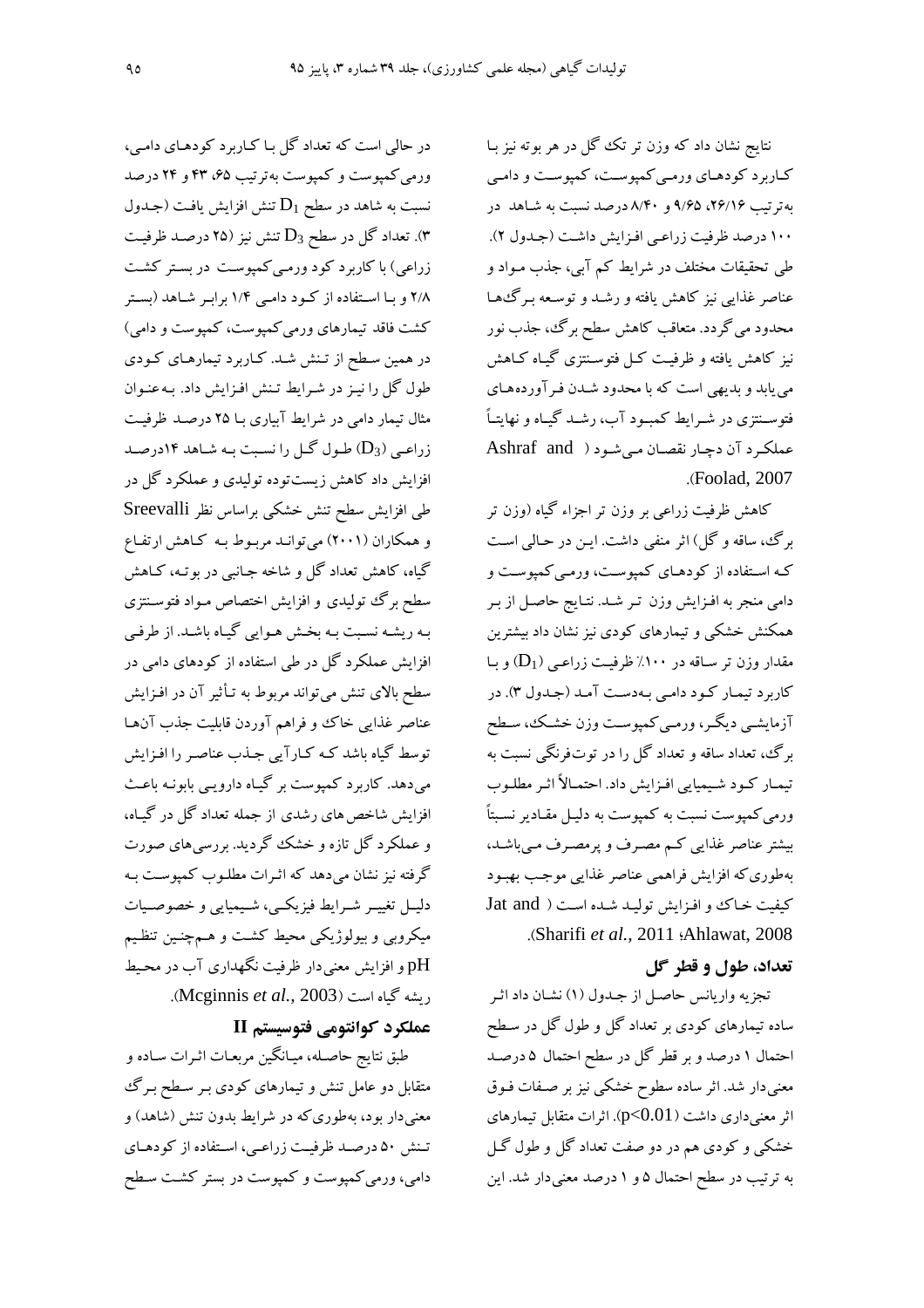مینزان فلورستنس برگئے در تبمارهبای کیودی دامبے،

ورمی کمپوست، کمپوست و شاهد در شرایط عدم تـنش

به تو تیب ۰/۶۴ ، ۰/۷۵ ، ۰/۶۴ و ۰/۷۴ بود. در بسته کشت تأثیر معنبی داری به دو صفت درصد محتوای رطوبت

نسبی و درصد پایداری غشـا داشـت ( p<0.01). ضـمن

ایـن کـه بـر همکـنش تیمارهـای اسـتفاده شـده نیـز اثـر

معنى دارى بر اين صفات داشت (جدول ۱). مطابق نتـايج این یژوهش، Barraclough and Kyle) نیز

بیان کردند که با افزایش تنش رطوبتی، شاخص کلروفیل

افزايش مي يابد. بهطوري كه به علت كاهش تعرق، جذب نيتـروژن گيـاه كـاهش مـي يابـد و بـدين ترتيـب جريـان

تودهای در محلول خـاک وریشـههـا نیـز کـم مـی شـود.

Bredemeier (۲۰۰۵) اظهیار داشته است شیاخص مقدار کلروفیل در تنش آبی نسبت به گیـاه شـاهد بیشـتر

بود وی همچنین نتیجه گرفت که تجمع زیستتوده در

اثر تنش آبي نسبت به جذب نيتـروژن بيشـتر تحـت تـأثير

قرار گرفت و به همین علت، غلظت بیشتر نیتـروژن و در

.<br>نتبجه شاخص کلروفیل در برگ های گیاه در تبمار تـنش

آبے مقـادیر بـالاتری دارد کـه بـا نتیجـه آزمـایش اخیـر

برگ را افزایش داد. به این ترتیب طبق نتـایج حاصـل از جدول (۳) سطح برگ در شاهد تـنش و در سـتر حـاوي کود دامی ۸۵۹ سانتیمتر مربع در هر گیاه بود کـه نسـبت به بستر فاقد تیمارهای کودی در همین سطح تنش ۱/۷ برابر افزایش داشت. یکی از اولین نشانههای کمبود آب، کـاهش تورژسـانس و در نتیجـه کـاهش رشـد و توسـعه سلولها خصوصاً در ساقه و برگ هاست. با کـاهش رشـد سلول، اندازه اندام محدود می شود و به همین دلیل است که اولین اثر محسوس کم آبی بـر گیاهـان را مـی تـوان از روی اندازه کوچک تر برگ ها یا ارتفاع گیاهان تشخیص داد. در ارتباط با عدد اسید نتایج نشـان داد کـه اثـر سـاده تیمارهای کودی و همچنین برهمکنش دو عامل مورد بررسی (تیمارهای کودی و تنش خشکی) در هیچ یک از سطوح معنی دار نشد و تنهـا اثـر سـاده تـنش در سـطح خطای احتمال ۱ در صد اختلاف معنی داری نشان داد. به  $(D_1)$  عبارتی با کاهش میزان آب آبیاری از ۳۶۰ سی سی به ۱۸۰ سے سے (D2) عدد اسید از ۳۵/۹۰ به ۴۹/۸۰ افزایش یافت. در تیمار ۹۰ سے سے آباری نیز (D<sub>3</sub>) این عدد برابر ۵۰/۹۰ بود (جدول ۲). هم چنین نتایج نشان داد اثیرات ساده تبمارهای کیودی و ب همکنش تبمارهای کو دی و تنش بر میزان فلورسنس برگی نیز معنی دار بـود.

وزن تر برگ قطر گل شاخص ميزان كلروفيل تىمار **Chlorophyll Index** Leaf Fresh Weight (gr) Flower diameter (cm) **Treatments**  $28.39^{8}$  $5.07<sup>a</sup>$  $35.09^{b}$  $D_1$  $17.47^{b}$ سطوح تنش  $5.03<sup>a</sup>$  $49.8<sup>a</sup>$  $D<sub>2</sub>$ **Drought Stress**  $1.72^{b}$  $6.12^{\circ}$  $50.99^{\rm a}$  $D<sub>3</sub>$ شاهد  $16.57^{\rm b}$  $3.26<sup>a</sup>$ Contol كميو ست  $3.87^{ab}$  $14.81^{b}$ Compost تیمارهای کودی Fertilizer دامى  $377^b$  $24.66^{\circ}$ Manure ورمي كميوست  $13.98^{b}$  $4.85^{b}$ Vermicompost

جدول ۲- اثرات ساده تنش خشکی و تیمارهای کودی بر برخی صفات اندازهگیری شده درگیاه اطلسی Table 2. The simple effects of drought and fertilizer treatments on some traits in Petunia

مطابقت دارد.

میانگینهایی که در هر ستون دارای حروف مشترک میباشند، اختلاف معنیداری ندارند. D1 و D3 و D3 بهترتیب برابر ۴۶۰ ۱۸۰ و ۹۰ سی سی آبیاری هر گلدان است. Means in each column by similar letter(s) are not significant different. Irrigation rate=  $D_1$ : 360 cc,  $D_2$ : 180 cc and  $D_3$ : 90 cc per pot.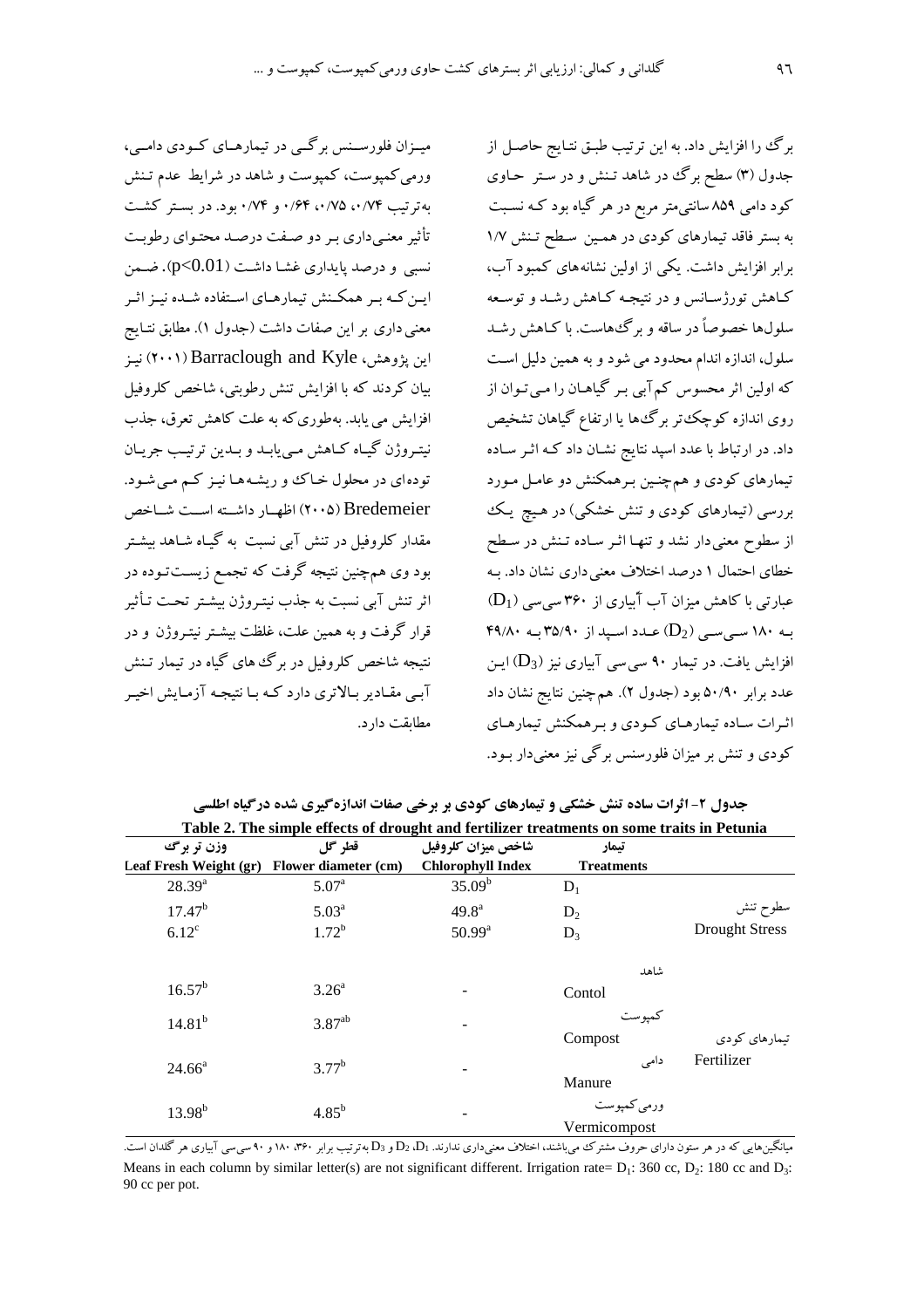| وزن تر ساقه<br>Shoot fresh weight<br>(gr) | وزن تر گل<br>Flower fresh weight<br>(gr) | تعداد گل<br><b>Flower number</b> | طول گل<br><b>Flower length</b><br>(cm) | سطح بر گ<br>Leaf area<br>(cm <sup>2</sup> ) | حداكثر عملكرد كوانتومي فتوسيستم II<br>Maximum quantum yeild | تیمارهای کودی<br>Fertilizer |             | سطوح تنش<br><b>Drought</b><br>stress |
|-------------------------------------------|------------------------------------------|----------------------------------|----------------------------------------|---------------------------------------------|-------------------------------------------------------------|-----------------------------|-------------|--------------------------------------|
| $21.77^{\circ}$                           | $0.32$ <sup>abc</sup>                    | $12.33^{cd}$                     | $3.73$ <sup>abc</sup>                  | 492.47 <sup>b</sup>                         | $0.743^{ab}$                                                | Control                     | شاهد        | $D_1$                                |
| $30.73^{b}$                               | $0.35^{ab}$                              | $15.33^{bc}$                     | $4.006^{ab}$                           | 619.09 <sup>b</sup>                         | $0.642^e$                                                   | Compost                     | كمپوست      | $D_1$                                |
| $48.99^{a}$                               | $0.34^{ab}$                              | $20.33^a$                        | $3.74^{ab}$                            | 858.93 <sup>a</sup>                         | $0.742^{ab}$                                                | Manure                      | دامی        | $D_1$                                |
| $29.18^{b}$                               | $0.4^{\mathrm{a}}$                       | $17.66^{ab}$                     | $3.8^{ab}$                             | $641.66^{b}$                                | $0.753^{ab}$                                                | Vermicompost                | ورمي كمپوست | $D_1$                                |
| $7.61$ <sup>f</sup>                       | $0.22$ <sup>cde</sup>                    | 6 <sup>ef</sup>                  | 3.61 <sup>abc</sup>                    | $168.24^{d}$                                | $0.737$ <sup>abc</sup>                                      | Control                     | شاهد        | $D_2$                                |
| $14.45^{de}$                              | 0.06 <sup>fg</sup>                       | 2 <sup>fg</sup>                  | $3.30^{bc}$                            | $330^\circ$                                 | $0.745^{ab}$                                                | Compost                     | كمپوست      | $D_2$                                |
| $16.43^d$                                 | 0.31 <sup>abc</sup>                      | $3.66$ <sup>fg</sup>             | $3.73^{ab}$                            | $550.51^{b}$                                | $0.66$ <sup>de</sup>                                        | Manure                      | دامی        | $D_2$                                |
| $13.17^e$                                 | $0.28^{bc}$                              | $9.66$ <sup>de</sup>             | $3.58$ <sup>abc</sup>                  | 153.69 <sup>d</sup>                         | $0.752^{ab}$                                                | Vermicompost                | ورمي كمپوست | $D_2$                                |
| 1.01 <sup>h</sup>                         | $0.13$ ef                                | $1.66$ <sup>fg</sup>             | 3.50 <sup>abc</sup>                    | $64.74^d$                                   | $0.779^{a}$                                                 | Control                     | شاهد        | $D_3$                                |
| 5.07 <sup>g</sup>                         | 0.006 <sup>g</sup>                       | 0.33 <sup>g</sup>                | $2^d$                                  | $160.5^d$                                   | $0.756^{ab}$                                                | Compost                     | كمپوست      | $D_3$                                |
| $5.13^{g}$                                | $0.15^{\text{def}}$                      | $2.33^{fg}$                      | $4^{\mathrm{a}}$                       | $145.6^{d}$                                 | $0.694^{cd}$                                                | Manure                      | دامی        | $D_3$                                |
| 4.02 <sup>g</sup>                         | $0.23^{\text{de}}$                       | $4.66^{\rm f}$                   | $3.05^{\circ}$                         | $119.49^d$                                  | $0.715^{bc}$                                                | Vermicompost                | ورمي كمپوست | $D_3$                                |

جدول ۳- مقایسه میانگین برهمکنش تنش خشکی وتیمارهای کودی بر وزن تر ساقه و گل، تعداد و طول گل، سطح برگ و حداکثر عملکرد کوانتومی درگل اطلسی Table 3. Interaction effects of drought and fertilizer treatments on shoot and flower fresh weight, number of flower, length of flower, leaf area

and maximum quantum yield in petunia

Means in each column by similar letter( $s$ ) are not significant different.

.<br>میانگینهایی که در هر ستون دارای حروف مشترک می باشند، اختلاف معنی داری ندارند.

Irrigation rate=  $D_1$ : 360 cc,  $D_2$ : 180 cc and  $D_3$ : 90 cc per pot.

و D<sub>3</sub> به ترتیب برابر ۳۶۰، ۱۸۰ و ۹۰ سی سی آبیاری هر گلدان است.  $\mathrm{D}_2$  .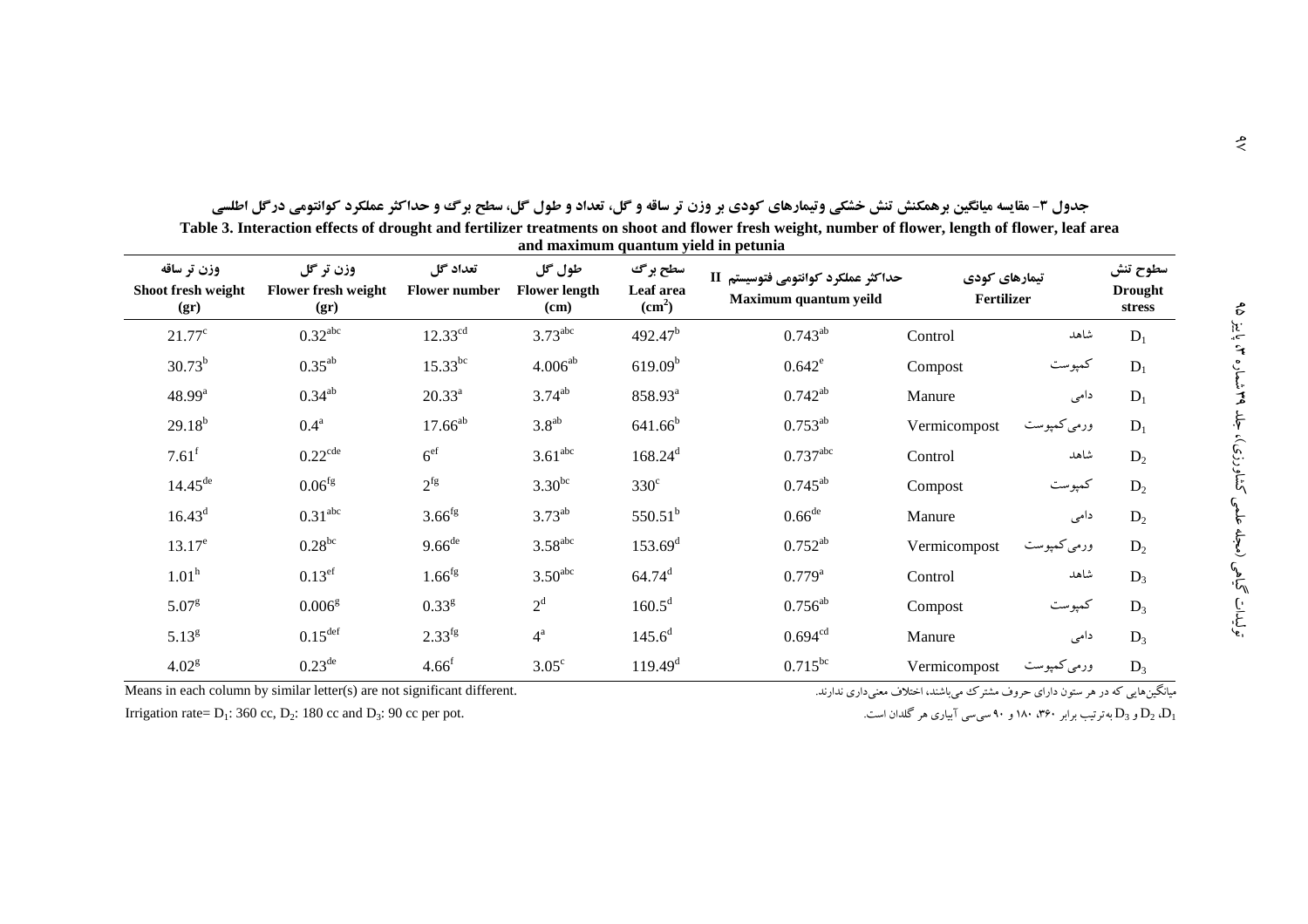آنها تيمارهـاي كـودي دامــي، ورمــي كميوســت و

کمپوست بود نسبت به شاهد در هـر سـه سـطح آبيـاري

نشت الكتروليت كمترى داشتند (شكل ٢). در ۵۰ درصد

ظرفیت زراعی (D2) میزان پایداری غشا در بستر دارای

کود ورمی کمیوست ۶۲ درصد بود کـه نسـبت بـه شـاهد

تیمارهای کودی در همین سطح از آبیاری ۶۷ درصد

افزایش داشت. بهره گیری از تعیین نشت الکترولیتها و

محاسبه شـاخص پایـداری غشـا یکـی از پـرکـاربردترین

نشانگرهایی است که برای تخمین میزان اثیر فرآینـدهای

تخریب گر غشاء در بافتهای گیاهی تحت تـأثیر عوامـل

نامساعد محبطی مثل خشکی مورد استفاده قرار می گسرد.

اگر افزایش مقدار کود دامی و ورمی کمپوست دلیلـی بـر

كاهش شدت تنش خشكي باشد، از لحاظ ايـن صـفت،

میزان سودمندی کود دامی و ورمی کمیوست بـا افـزایش

شدت تنش افزایش می یابد. به نظر مے رسـد ایـن کودهـا

شرايط فيزيكي و شيميايي خـاك را بهبـود بخشـيده و بـا افيزايش ظرفت نگهيداري آب خياك، گياه كمتبر بيا

خشکی مواجه شده است.

محتواي رطوبت نسبي و درصد پايداري غشاء

همان طور که از نتایج جدول (۱) مشخص است هـم تیمارهای خشکی اعمال شده و هم کودهای استفاده شده طبق شکل (۱) با افـزايش سـطوح تـنش درصـد محتـواي رطوبت نسبی کم شد. در خشکی  $\mathrm{D}_3$  محتـوای رطوبـت نسبي در سه كود كمپوست، دامبي و ورمبي كمپوست په تړتیب ۵۴ و. ۴۲ درصد سود. در ارتساط سا کیاهش محتوای رطوبت نسبی در شرایط تـنش بـه نظـر مـی رسـد گیاهانی که تحت تنش خشکی قـرار مـی گیرنـد، فضـای بسین سلولی و میــزان آب در پیکــره خــود را از طریــق افيزايش ميواد اسيمزي در درون بافت هيا سه حيداقل می رسانند تا آب از بافت خـاک ببا نیـروی بیشـتری وارد ۔<br>آنہا شود که این امر موجب کاهش میزان آب نسب*ی* در شرایط تنش خشکی می گردد. کاهش محتوای آب نسبی برگ در اثر تنشهایی مثـل تـنش خشـکی، دارای رابطـه مستقیمی با محتوای رطوبتی خاک می باشد.

استفاده از تیمارهای کودی شاخص پایداری غشا را نیز افزایش داد. به عبـارتی گیاهـانی کـه در بسـتر کشـت



شکل ۱- اثر برهمکنش تیمارهای آبیاری و کودی بر محتوای رطوبت نسبی در اطلسی Fig. 1. The interaction of irrigation and fertilizer on relative water content in petunia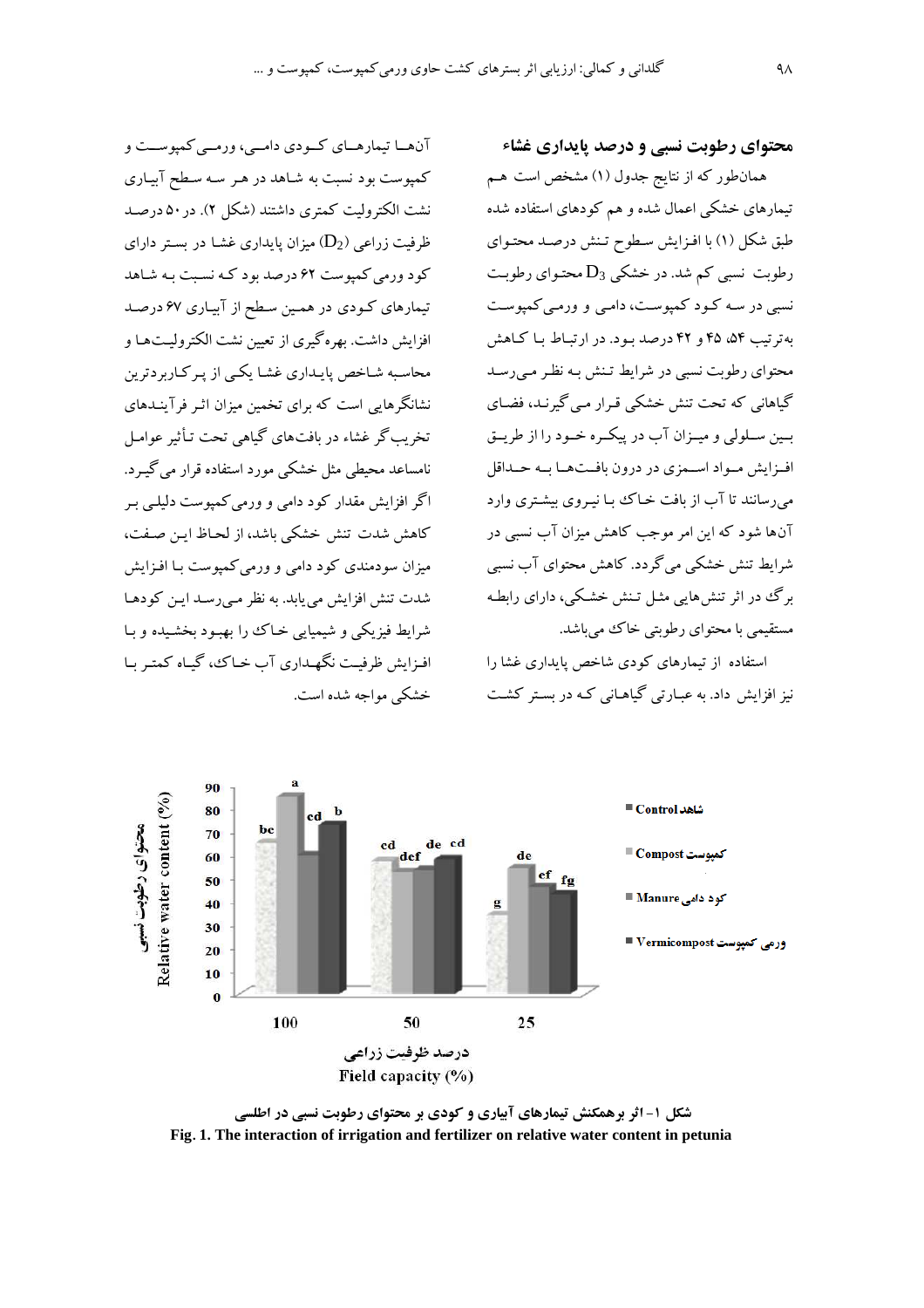

**شکل ۲- اثر برهمکنش تیمارهای آبیاری و کودی بر شاخص پایداری غشا در اطلسی Fig. 2. Effect of irrigation and fertilizer interaction on membrane stability index in petunia** 

| افزایش پایـداری غشـاء و محتـوای رطوبـت نسـبی مـؤثر  | نتيجه گيري                                      |
|-----------------------------------------------------|-------------------------------------------------|
| باشـند. در ايــن ميـان اسـتفاده از كودهـاى دامــى و | به نظر می رسد استفاده از کودهای دامی،           |
| ورمی کمپوست نتایج مطلوبتری داشتند.                  | ورمی کمپوست و کمپوست در بهبود اثرات سوء ناشی از |
|                                                     | کم آبیاری از طریق افزایش وزن تر اجزاء عملکرد،   |

#### **References**

- 1. Ashraf, M. and Foolad, M.R. 2007. Roles of glycine, betaine and proline in improving plant abiotic stress resistance. Environmental and Experimental Botany, 59: 206-216.
- 2. Bachman, G.R. and Davis, W.E. 2000. Growth of magnolia virginiana liners in vermicompost-amended media. Pedo Biologia, 43: 579-590.
- 3. Barraclough, P.B. and Kyle, J. 2001**.** Effect of water stress on chlorophyll meter reading in winter wheat. Plant Nutrition-Food Security and Sustainability of Agro-Ecosystems, pp: 722-723.
- 4. Blum, A., Mayer, J., and Gozland, G. 1982. Infrared thermal sensing of plant canopies as a sereening technique for dehydration avoidance in wheat. Field Crops Research, 5: 137-146.
- 5. Bredemeier, C. 2005. Laser-induced chlorophyll fluorescence sensing as a tool for site-specific nitrogen fertilizer evaluation under controlled environmental and field conditions in wheat and maize, Ph. D. Thesis, Technical University, Munich, 219 P.
- 6. Foyer, C.H., Leadis, M., and Kunert, K.J. 1994. Photo oxidative stress in plants. Plant Physiology, 92: 696-717.
- 7. Ghosh, P.K., Ajay, K.K., Bandyopadhyay, M.C., Manna, K.G., Mandal, A.K., and Hati, K.M. 2004. Comprative effectiveness of cattle manure, poultry manure,